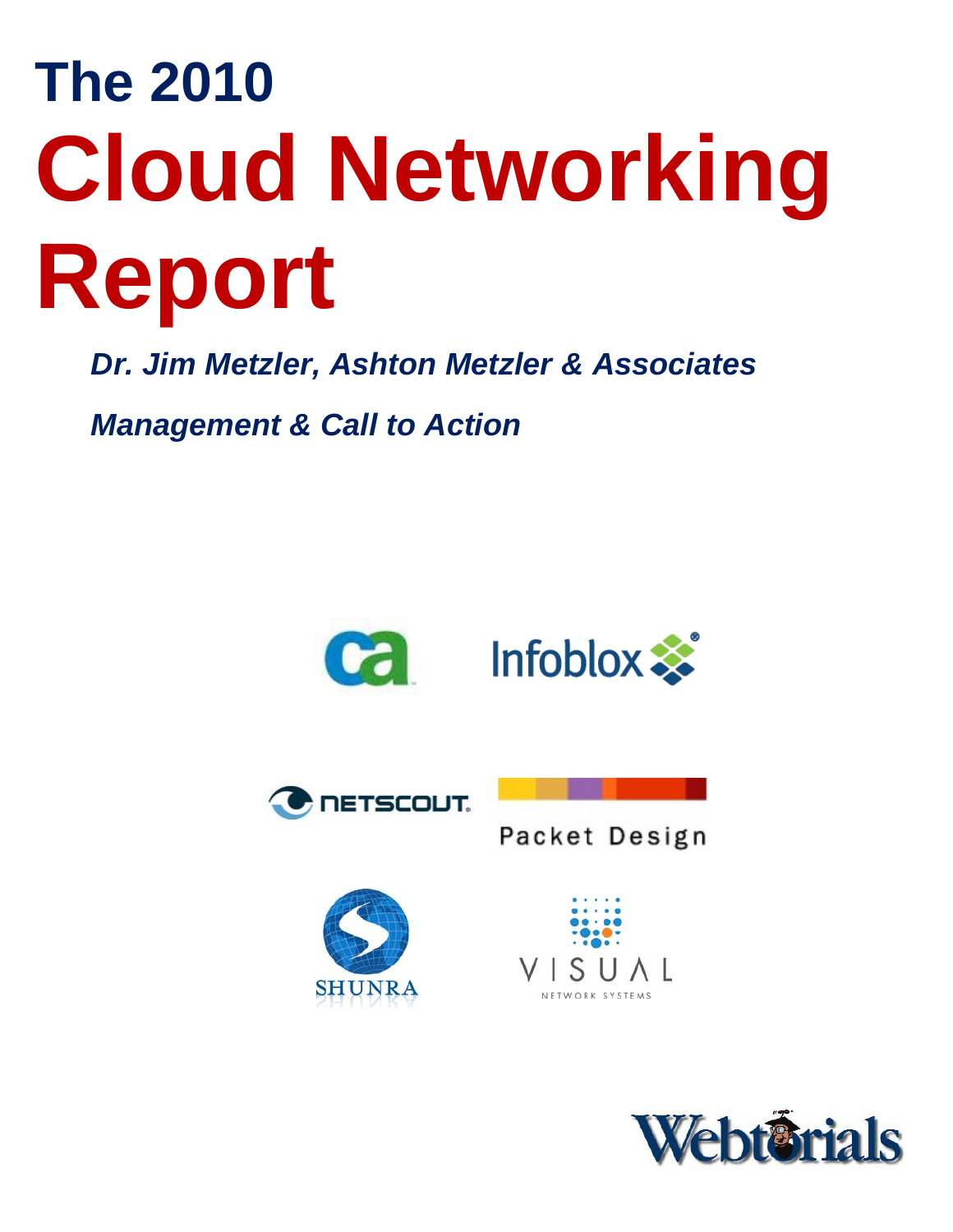# **Management**

## **Background**

As pointed out in *[Virtualization: Benefits, Challenges and Solutions](http://www.webtorials.com/content/2010/06/virtualization.html)*, server virtualization creates a number of management challenges. For example, the need to manually reconfigure the network to support VM migration that was previously mentioned can be regarded as either a LAN challenge or a management challenge. Additional management challenges include:

#### **Breakdown of Network Design and Management Tools**

The workload for the operational staff can spiral out of control due to the constant stream of configuration changes that must be made to the static date center network devices in order to support the dynamic provisioning and movement of VMs.

#### **Limited VM-to-VM Traffic Visibility**

The first generation of vSwitches doesn't have the same traffic monitoring features as does physical access switches. This limits the IT organization's ability to do security filtering, performance monitoring and troubleshooting within virtualized server domains.

#### **Poor Management Scalability**

Many IT organizations have experienced VM proliferation sometimes called VM sprawl. In addition, the normal best practices for virtual server configuration call for creating separate VLANs for the different types of traffic to and from the VMs. The combined proliferation of VMs, and VLANs places a significant strain on the manual processes traditionally used to manage servers and the supporting infrastructure.

#### **Multiple Hypervisors**

It is becoming common to find IT organizations using multiple hypervisors, each of which comes with their own management system and their own management interface. In addition, the management functionality provided by each hypervisor varies as does the degree to which each hypervisor management system is integrated with other management systems.

#### **Management on a per-VM Basis**

IT organizations typically perform management tasks such as discovery, capacity planning and troubleshooting on a per server basis. While that is still required, IT organizations must also perform those tasks on a per-VM basis.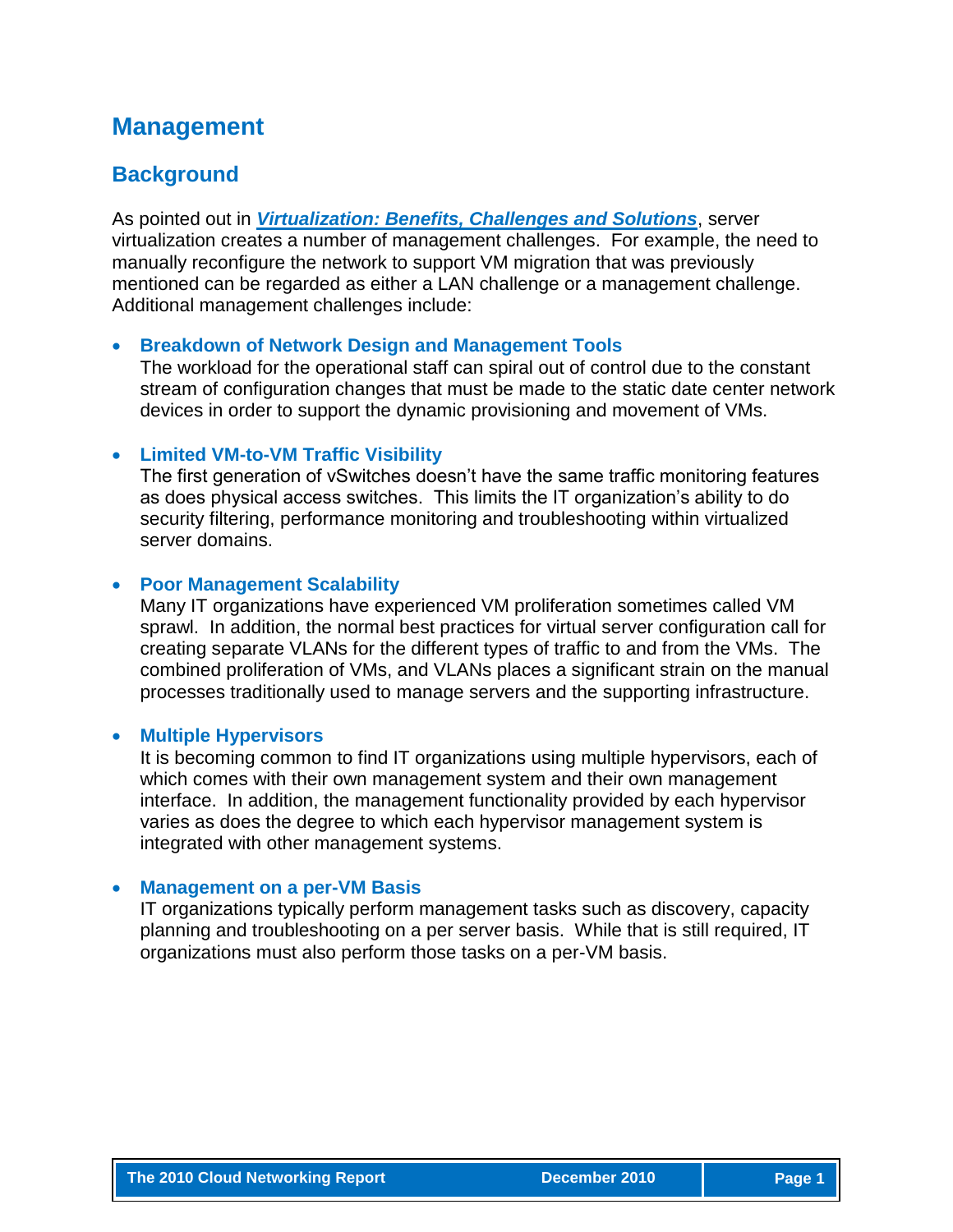The Webtorials Respondents were asked to indicate how important it is to their organization to get better over the next year at managing some key tasks related to server virtualization. They were given the following five-point scale:

- 1. Not at all important
- 2. Slightly important
- 3. Moderately important
- 4. Very important
- 5. Extremely important

Included in Table 6.1 are the tasks and the percentage of The Webtorials Survey Respondents who indicated that the task was either very or extremely important for their organization to get better at over the next year.

| <b>Server Virtualization Management Task</b>                                                                     | <b>Importance: Very or Extremely</b> |
|------------------------------------------------------------------------------------------------------------------|--------------------------------------|
| Perform traditional management tasks such as<br>troubleshooting and performance management, on a per<br>VM basis | 49%                                  |
| Keep track of VMs as they are moved between physical<br>servers                                                  | 38%                                  |
| Dynamically move VMs, and all of the supporting<br>management functionality, between physical servers            | 37%                                  |
| Discover VMs                                                                                                     | 33%                                  |
| Manage the traffic that goes between virtual machines<br>(VMs) on a single physical server                       | 31%                                  |

#### **Table 6.1: Importance of Managing Server Virtualization**

As shown in Table 6.1, The Webtorials Survey Respondents indicated that getting better at each of the individual challenges associated with server virtualization is important to their organization. In addition, it is reasonable to look at the five challenges contained in Table 6.1 as being a single challenge - managing server virtualization. When looked at that way, getting better at server virtualization is extremely important to The Webtorials Survey Respondents.

# **The Evolving Management Environment**

One of the primary management challenges associated with cloud networking is the movement to focus on managing services as defined in section two of this report. To put that challenge into perspective, The Webtorials Survey Respondents were asked to indicate the approach their organization takes to management. They were given the following choices and allowed to choose all that applied to their environment.

 We have a focus primarily on individual technology domains such as LAN, WAN and servers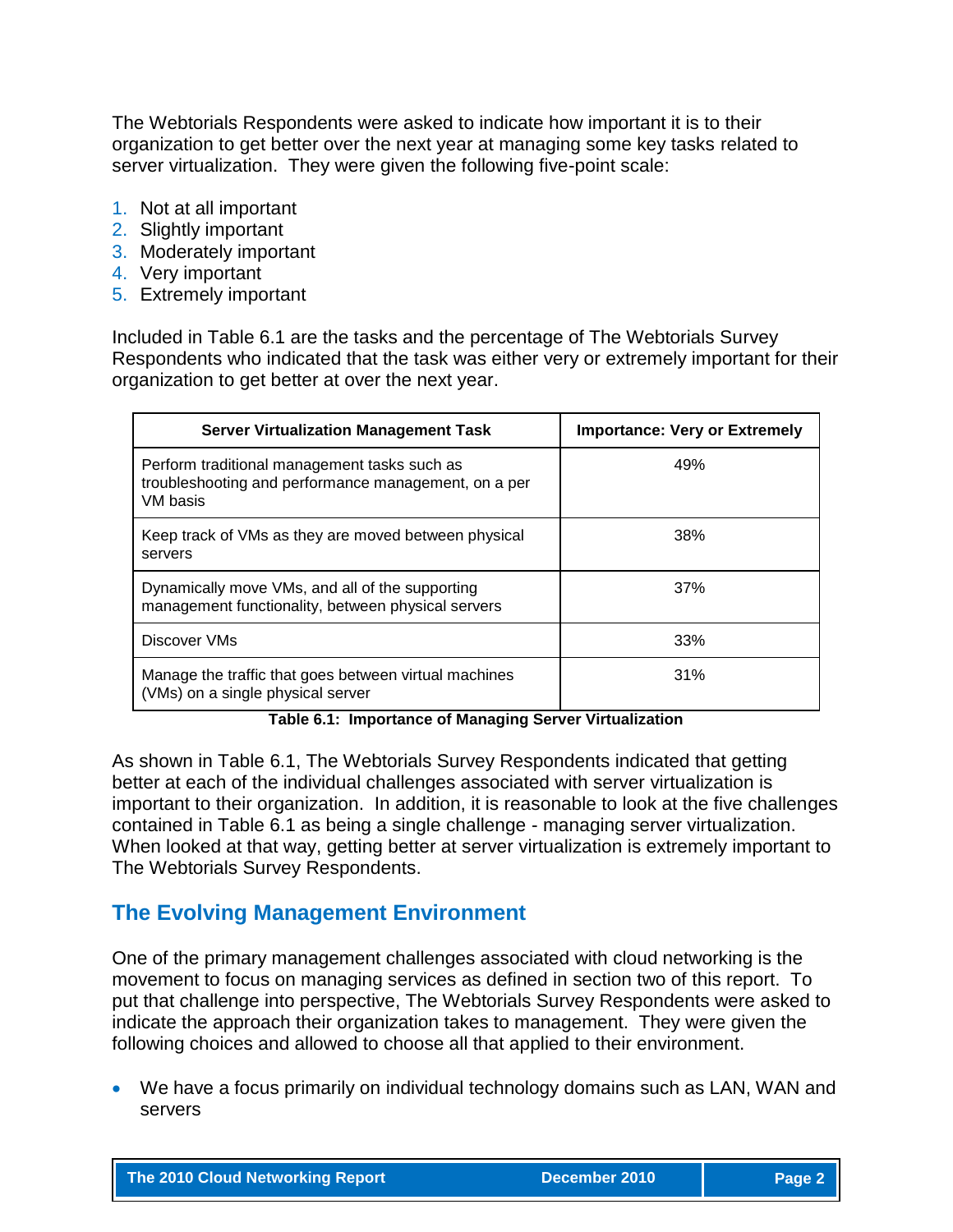- We have a focus on managing the performance of applications as seen by the end user
- We have a focus on managing the performance of services as seen by the end user, where service refers to multiple, inter-related applications
- Other

Their responses are shown in Figure 6.1.



**Figure 6.1: Focus of Management**

The data in Figure 6.1 indicates that the most frequent approach that IT organizations take to management is to focus on individual technology domains. However:

#### *A significant percentage of IT organizations focus their management activities on the performance of applications and/or services.*

The Webtorials Survey Respondents were also asked to indicate how important it is to their organization to get better at twenty different management tasks over the next year. They were given the same five-point scale as was discussed relative to Table 6.1. Included in Table 6.2 are the tasks and the percentage of The Webtorials Survey Respondents who indicated that the task was either very or extremely important for their organization to get better at over the next year.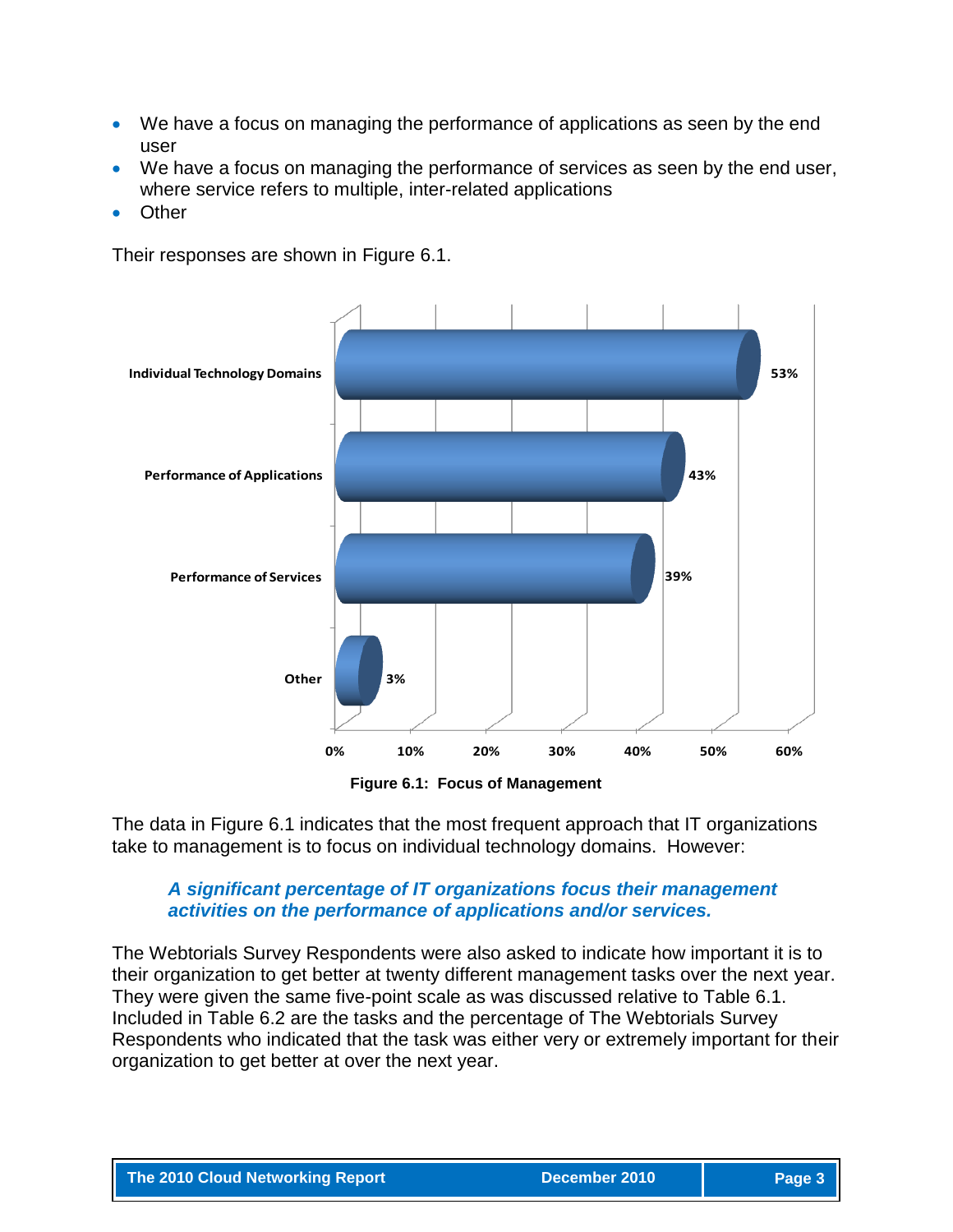| <b>Management Task</b>                                                                                                | <b>Importance: Very or</b><br><b>Extremely</b> |
|-----------------------------------------------------------------------------------------------------------------------|------------------------------------------------|
| Rapidly identify the root cause of degraded application performance                                                   | 76%                                            |
| Identify malicious traffic and eliminate it                                                                           | 71%                                            |
| <b>Effectively manage QoS</b>                                                                                         | 67%                                            |
| Prevent large scale DDOS attacks                                                                                      | 66%                                            |
| Identify the components of the IT infrastructure that support the<br>company's critical business applications         | 66%                                            |
| Obtain performance indicator metrics and granular data that can be used<br>to detect and eliminate impending problems | 64%                                            |
| Effectively manage services, where services are comprised of multiple,<br>inter-related applications                  | 61%                                            |
| Effectively manage SLAs for one or more business critical applications                                                | 61%                                            |
| Obtain real-time, or nearly real-time, insight into how specific<br>applications and end user sessions are performing | 59%                                            |
| Track end user experience and relate it to factors such as Web response<br>time                                       | 51%                                            |

**Table 6.2: The Importance of Improving Management Tasks**

More detail on the management challenges facing IT organizations can be found in the report *[Application Delivery: A Reality Check](http://www.webtorials.com/content/2010/04/2010-app-del.html)*.

The fact that sixty one percent of The Webtorials Respondents indicated that effectively managing services, where services are comprised of multiple, inter-related applications was either very or extremely important to them underscores the growing importance of IT organizations having a focus on services.

# **Communications Based Applications**

The fact that two thirds of The Webtorials Respondents indicated that effectively managing QoS was either very or extremely important to them is consistent with some of the results contained in the previous section of this report. In particular, the data in Table 5.8 indicates that two thirds of The Webtorials Respondents indicated that ensuring acceptable performance for VoIP traffic was either very or extremely important to them. In addition, over half of The Webtorials Respondents indicated that ensuring acceptable performance for video or telepresence traffic was either very or extremely important to them. QoS is an important technique to allow IT organizations to ensure the performance of communications based applications such as VoIP, video and telepresence.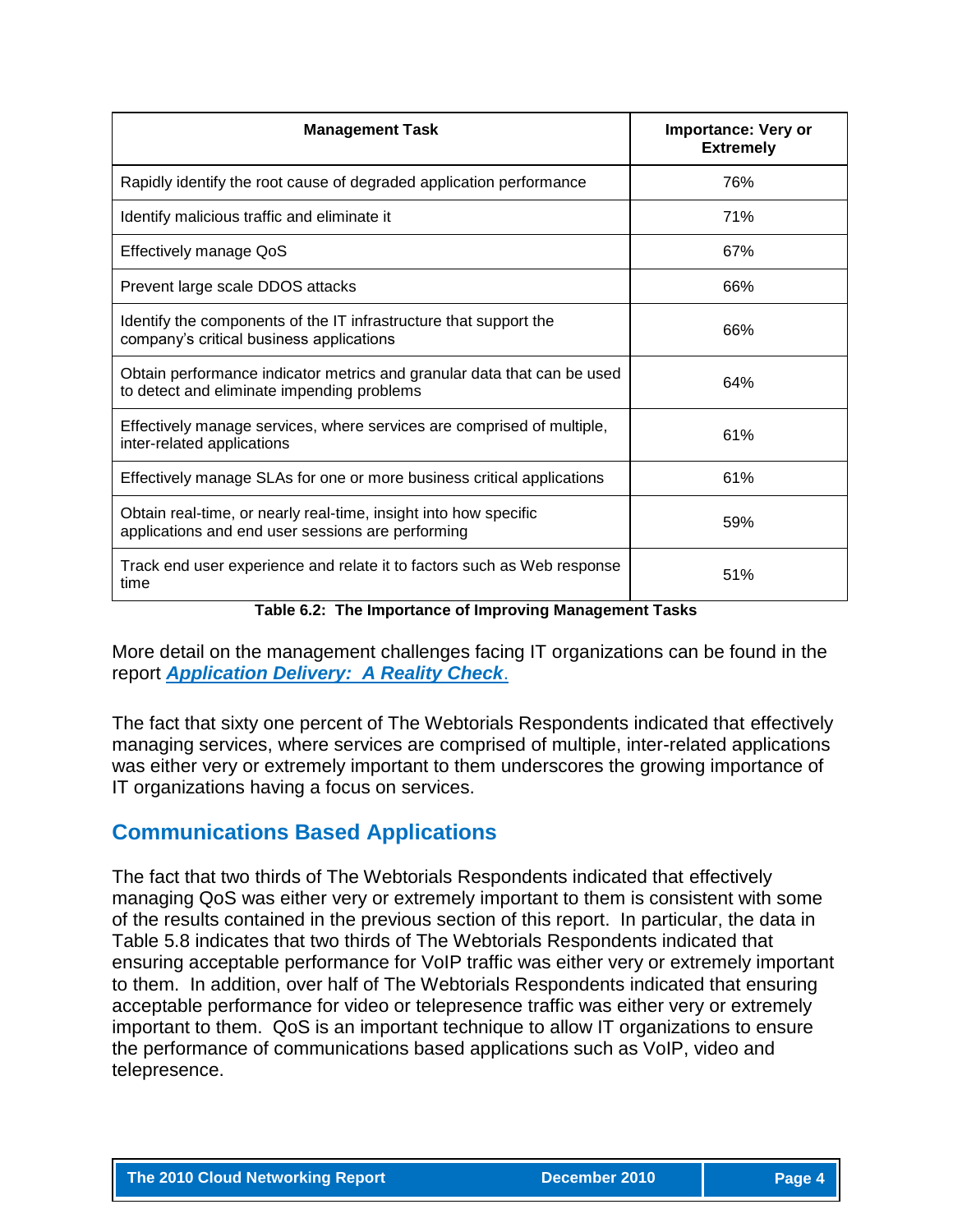The survey data discussed in the preceding paragraph clearly indicates the importance of managing communications based applications such as VoIP, traditional video conferencing, as well as high definition video conferencing and telepresence. This importance will only grow as the use of those services grows. To illustrate the growth in communications based applications, Table 6.3 shows the percentage of The Webtorials Respondents that currently make at least some use the application and the percentage that expect to increase their use of the application over the next year.

| <b>Application</b>                      | <b>Percent Currently Using</b> | <b>Percent that Expect to</b><br><b>Increase Use</b> |
|-----------------------------------------|--------------------------------|------------------------------------------------------|
| Traditional voice (POTS)                | 93.0%                          | 18.2%                                                |
| VoIP                                    | 91.6%                          | 76.9%                                                |
| Traditional videoconferencing           | 86.2%                          | 36.5%                                                |
| HD Videoconferencing or<br>telepresence | 60.1%                          | 58.3%                                                |

**Table 6.3: Use of Communications Based Applications**

# **Internal SLAs**

As recently as two years ago, few IT organizations offered an SLA to the company's business and functional managers; a.k.a., an internal SLA. However, that situation has changed and now it is common for IT organizations to offer internal SLAs. To understand the prevalence and effectiveness of internal SLAs, The Webtorials Respondents were asked to indicate their agreement or disagreement with three statements. The three statements and the percentage of The Webtorials Respondents that agreed with the statement are shown in Table 6.4.

| <b>Statement</b>                                                      | <b>Percent that Agree</b> |
|-----------------------------------------------------------------------|---------------------------|
| We provide an SLA internally for every<br>application that we support | 30.0%                     |
| We provide an SLA internally for at least<br>some applications        | 69.9%                     |
| We do a good job of managing our internal<br>SLAs                     | 55.8%                     |

**Table 6.4: Status of Internal SLAs**

The data in Table 6.4 highlights the growing interest that IT organizations have in providing internal SLAs for at least some applications. However, as previously noted, the SLAs that are associated with public cloud computing services such as Salesforce.com or Amazon's Simple Storage System are generally weak or nonexistent.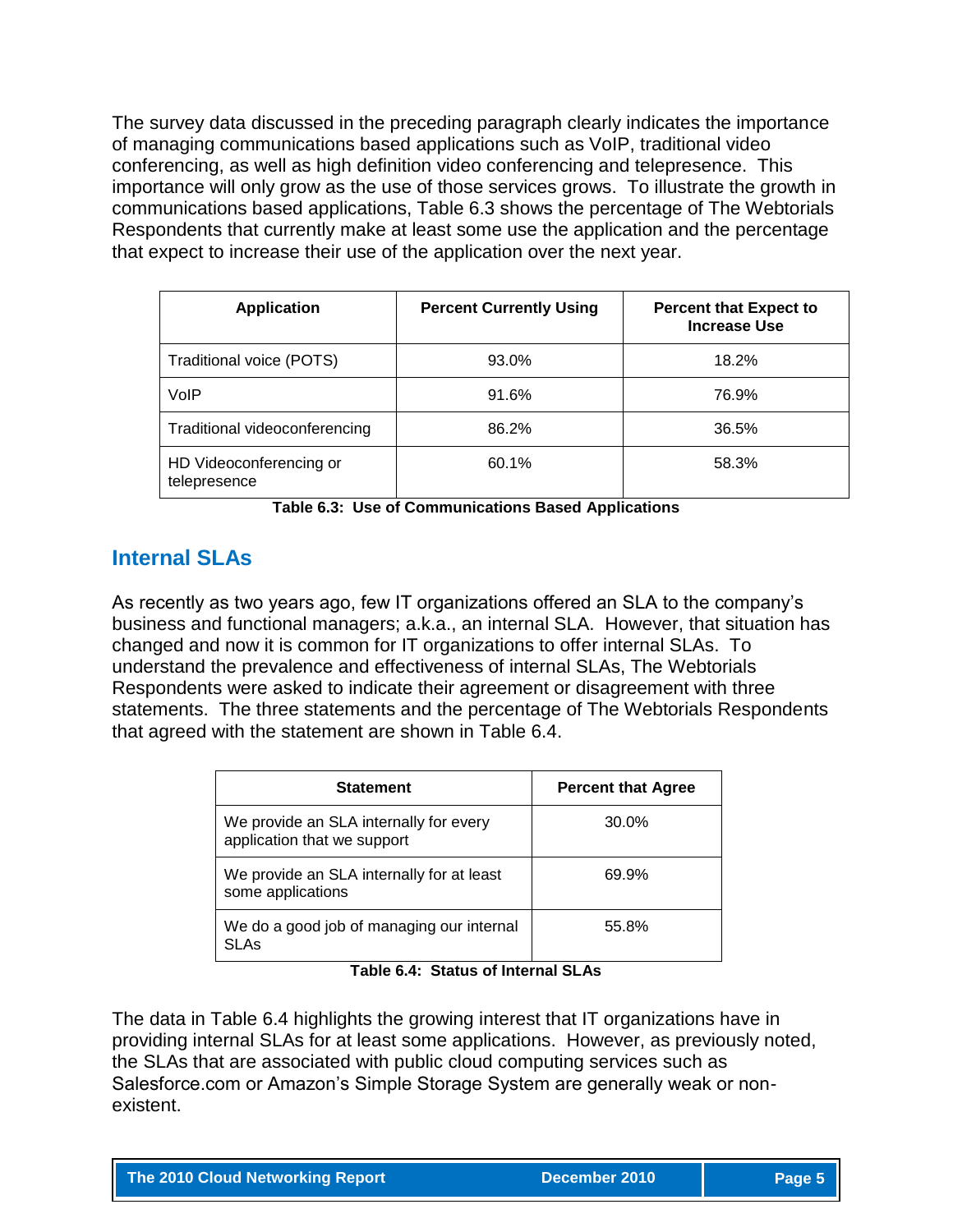*The lack of meaningful SLAs for public cloud services is a deterrent to the Global 2000 adopting these services for delay-sensitive, business-critical applications.*

#### **Root Cause Analysis**

It is not surprising that rapidly identifying the root cause of degraded application performance is so important to IT organizations in part because on an ever increasing basis a company's key business processes rely on a handful of business critical applications. That means that if those applications are not running well, neither are those key business processes.

Even in the traditional IT environment<sup>1</sup> when the performance of an application is degrading the degradation is typically noticed first by the end user and not by the IT organization. In addition, when IT is made aware of the fact that application performance has degraded, the process to identify the source of the degradation can be lengthy.

Unfortunately:

#### *The adoption of cloud computing makes troubleshooting application performance an order of magnitude more difficult.*

For example, assume that a hypothetical company called SmartCompany has started down the path of implementing private cloud computing by virtualizing their data center servers. Further assume that one of SmartCompany's most important applications is called BusApp and that the users of the application complain of sporadic poor performance and that BusApp is implemented in a manner such that the web server, the application server and the database server are each running on VMs on separate physical servers which have been virtualized using different hypervisors.

One of the challenges associated with managing a private cloud environment was referred to in section 2 of this report. In particular, due to the combination of the dynamic nature of IP and the meshed nature of enterprise networks, it is often not possible in a traditional IT environment to know what path the traffic took from origin to destination. This lack of knowledge complicates tasks such as troubleshooting. The difficulty of knowing the path from origin to destination is greatly increased in a cloud environment because services can be dynamically moved between servers both within and between data centers.

Another one of the challenges associated with managing a private cloud environment is that in order to manage BusApp in the type of virtualized environment described above, an IT organization needs detailed information on each of the three VMs that support the application and the communications amongst them. For the sake of example, assume

 1 This refers to an IT environment prior to the current wave of virtualization and cloud computing.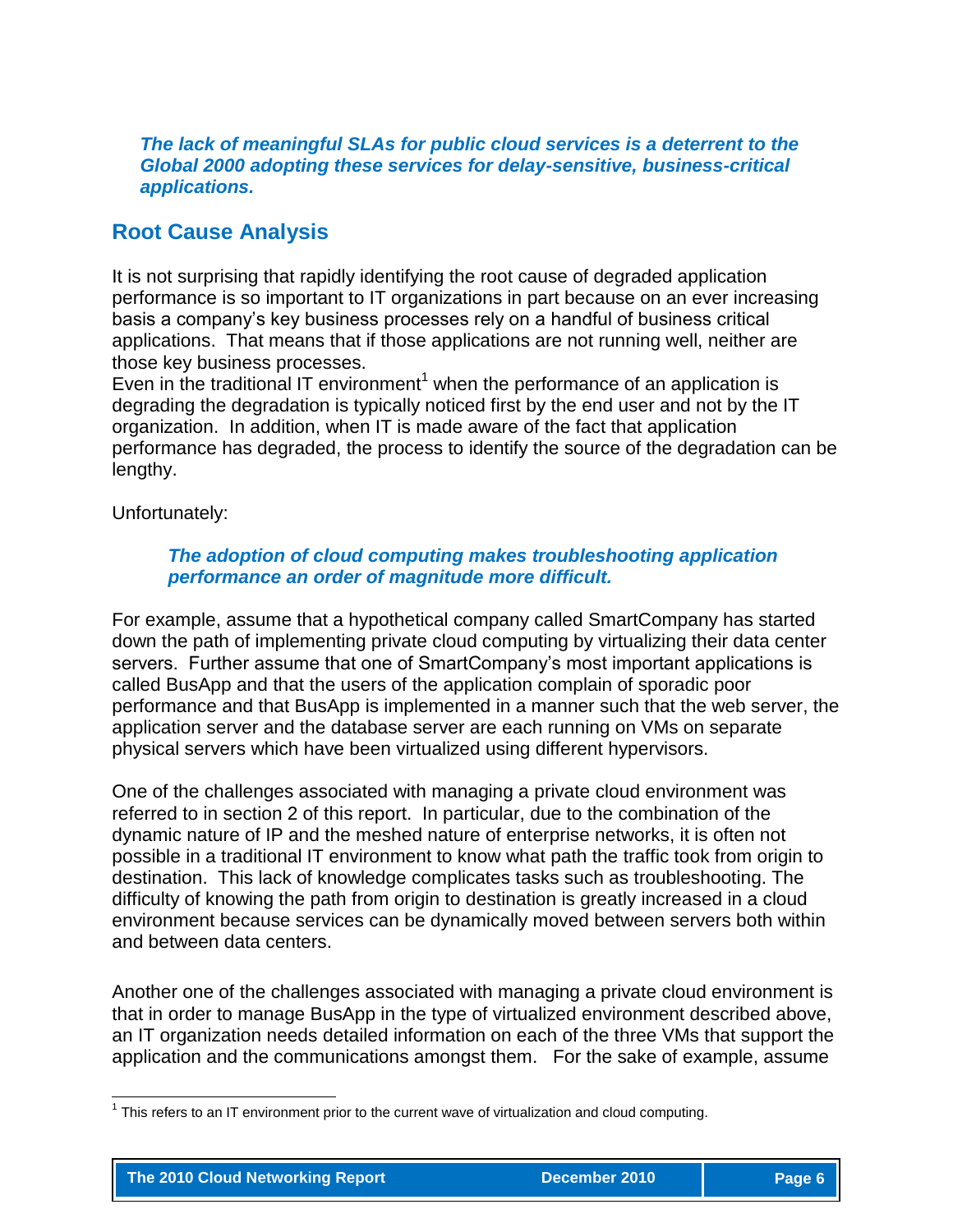that the IT organization has deployed the tools and processes to gather this information and has been able to determine that the reason that BusApp sporadically exhibits poor performance is that the application server occasionally exhibits poor performance. However, just determining that it is the application server that is causing the application to perform badly is not enough. The IT organization also needs to understand why the application server is experiencing sporadic performance problems. The answer to that question might be that other VMs on the same physical server as the application server are sporadically consuming resources needed by the application server and that as a result, the application server occasionally performs poorly. Part of the challenge associated with troubleshooting this scenario is that as previously noted, in most cases once an IT organization has virtualized its servers it loses insight into the inter-VM traffic that occurs within a physical server.

Staying with this example, now assume that SmartCompany has decided to evaluate the viability of deploying BusApp using either a public or hybrid cloud computing solution.

#### *One of the fundamental issues relative to managing either a public or hybrid cloud computing service is that the network topology becomes even more complex and hence understanding the end-to-end path becomes more difficult.*

For example, as described below, in some hybrid cloud environments the client request goes to a web server hosted by a cloud computing service provider that then queries the internal database over an MPLS network. Part to the complexity here is a result of the fact that:

- For added reliability, there are likely to be multiple BGP-based Internet peering points
- MPLS is difficult to manage using most traditional management tools
- All of the tiers of the application (i.e., Web, application, database) are running on VMs that are being dynamically moved between servers, both within and between data centers.

*Another fundamental issue relative to managing either a public or hybrid cloud computing service is that the service has at least three separate management domains: the enterprise, the WAN service provider(s) and the various cloud computing service providers.*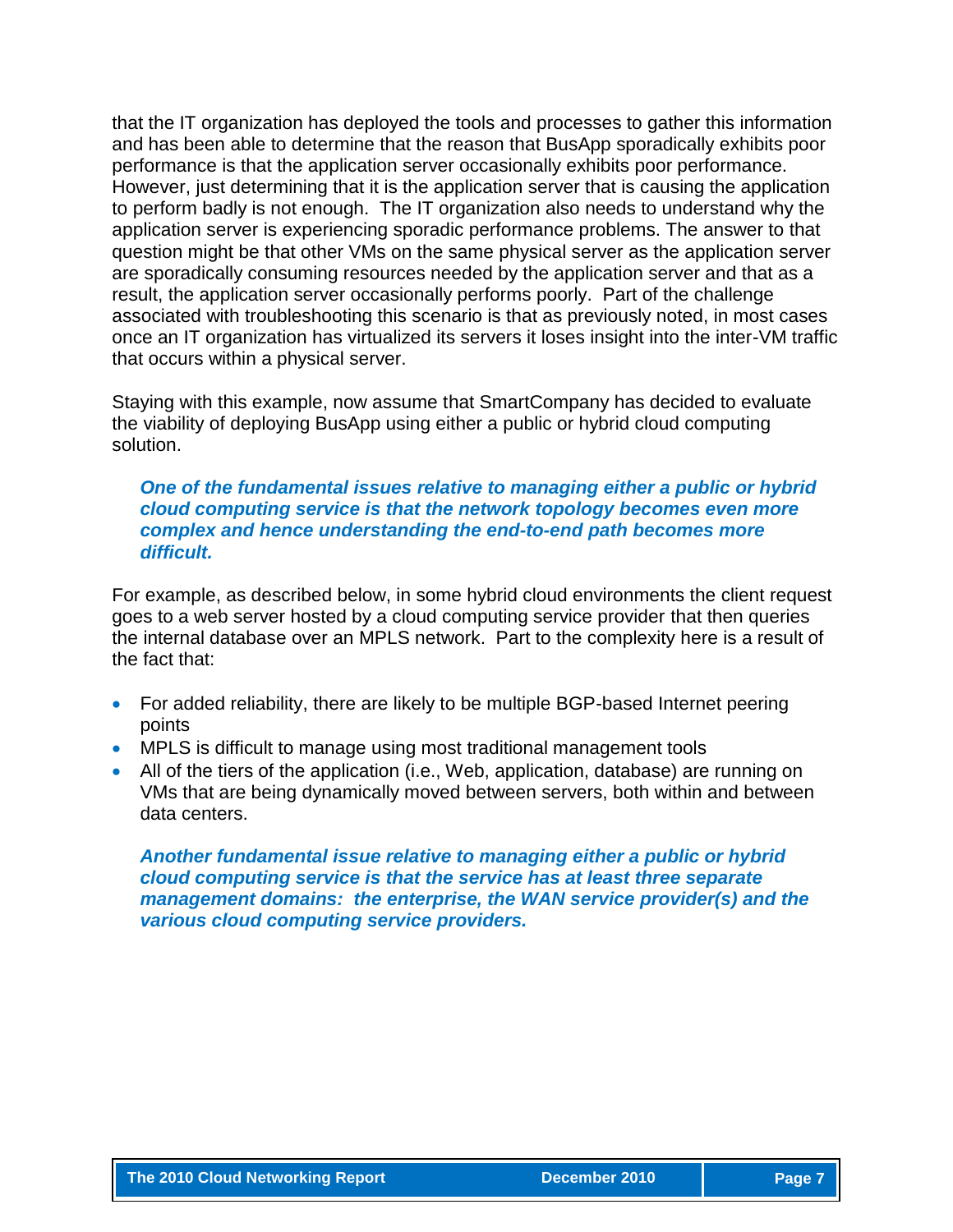For the sake of this example, consider two alternative approaches that SmartCompany might evaluate. Those approaches are:

#### **1. Public Cloud Computing**

SmartCompany acquires BusApp functionality from a SaaS provider. The employees of SmartCompany that work in branch and regional offices use an MPLS service from a network service provider (NSP) to access the application, while home office workers and mobile workers use the Internet.

#### **2. Hybrid Cloud Computing**

SmartCompany hosts the application and data base servers in one of their data centers and the web servers are provided by a cloud computing service provider. All of the users access the web servers over the Internet and the connectivity between the web server layer and the application server layer is provided by an MPLS service.

In order to monitor and manage either deployment, consistent and extensive management data needs to be gathered from the cloud computing service provider(s), the MPLS provider(s) and the provider(s) of Internet access. In the case of the first option (public cloud computing) similar management data also needs to be gathered on the components of the on-site infrastructure that are used by SmartCompany's employees and supported by the IT organization. In the case of the second option (hybrid cloud computing) similar management data also needs to also be gathered on both the on-site infrastructure as well as the web and application servers that are supported by the IT organization. In either case, effective tools are also necessary in order to process all of this data so that IT organizations can identify when the performance of the application is degrading before end users are impacted and can also identify the root cause of that degradation.

# **Management Solutions**

#### **Route Analytics**

In a traditional IT environment it is sometimes difficult to know the end-to-end path that packets take across a network. This management complexity comes in part from the distributed nature of IP. In particular, routers exchange reachability information with each other via a routing protocol such as OSPF (Open Shortest Path First). Based on this information, each router makes its own decision about how to forward a packet. There is, however, no single repository of routing information in the network. As described in the preceding section, the difficulty of understanding the end-to-end path is magnified in a cloud network.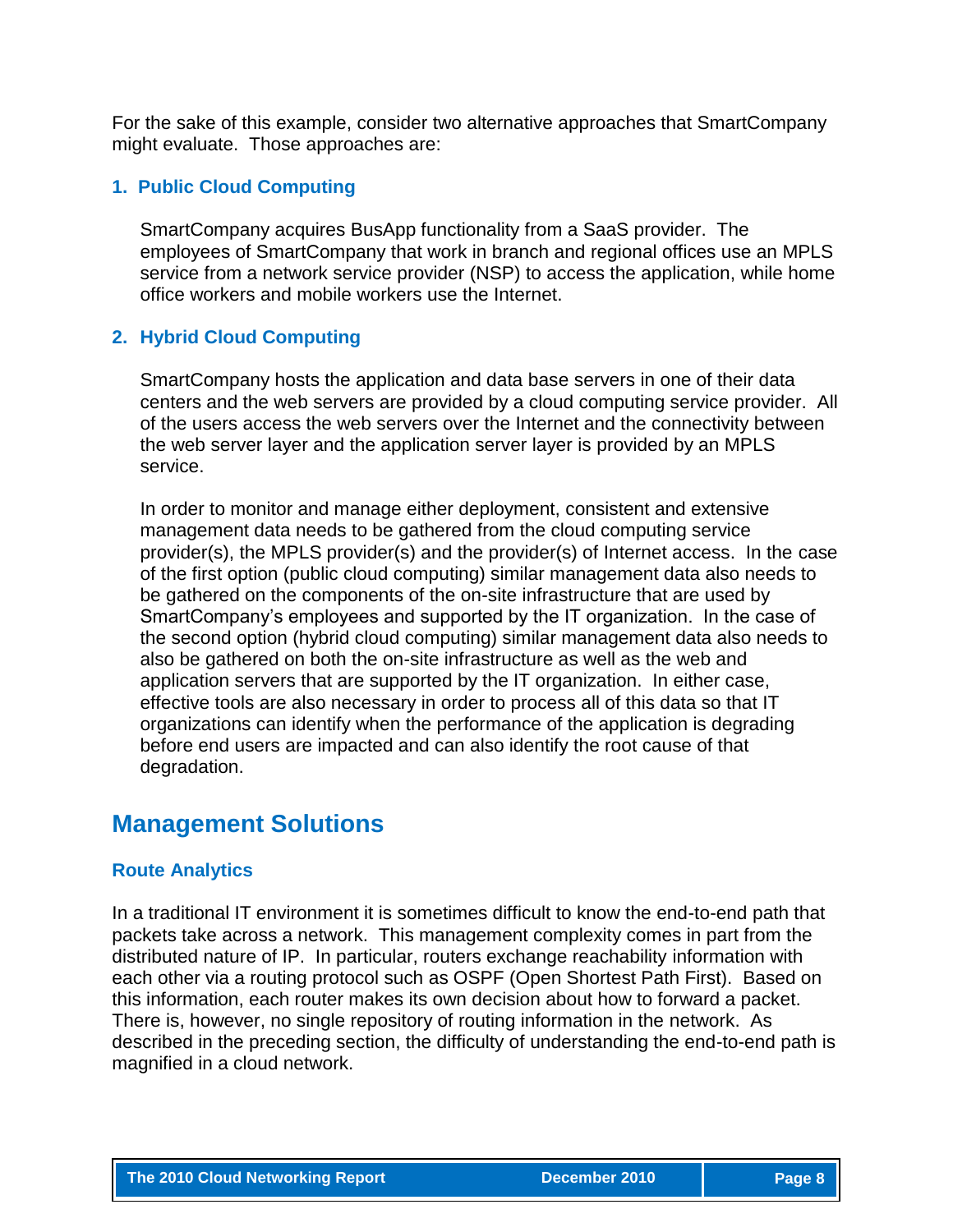As shown in Figure 6.2, route analytics provides IT organizations and service providers with insight into the routing layer.



**Figure 6.2: The Positioning of Route Analytics**

In particular, route analytics provides visibility, analysis, and diagnosis of the issues that occur at the routing layer in complex, meshed networks. A route analytics appliance draws its primary data directly from the network in real time by participating in the IP routing protocol exchanges. This allows the route analytics device to compute a realtime Layer 3 topology of the end-to-end network, detect routing events in real time, and correlate routing events or topology changes with other information, including application performance metrics. As a result, route analytics can help both IT organizations and service providers determine the impact on performance of both planned and actual changes in the Layer 3 network.

#### **Dynamic Infrastructure Management**

#### *A dynamic virtualized environment can benefit greatly from a highly scalable and integrated DNS/DHCP/IPAM solution, which is also well integrated with the virtual server management system.*

Where DNS/DHCP/IPAM share a common database, the integration obviates the need to coordinate records in different locations and allows these core services to accommodate any different addressing and naming requirements of physical and virtual servers. Potential advantages of this approach include the automated generation of IP addresses for newly created VMs, the automated allocation of subnets for new VLANs, and the population of an IP address database with detailed information about the current location and security profiles of VMs. The integration of infrastructure utilities with the virtual server management system can also facilitate automated changes to the DHCP and DNS databases.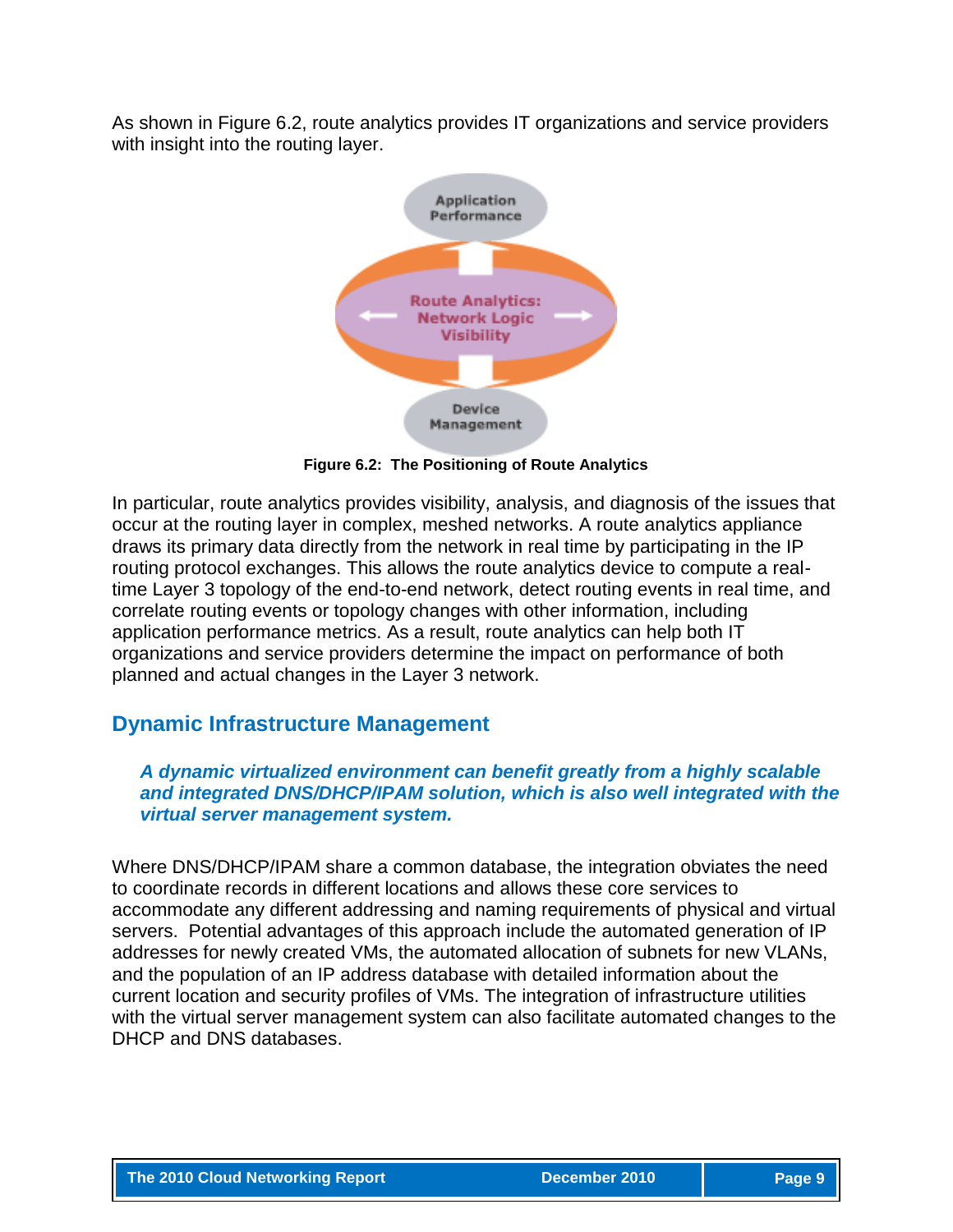#### **Virtualized Performance and Fault Management**

Another example of a management capability in the traditional physical environment that is important to implement in a virtual environment is adaptive performance thresholding. This capability identifies systemic deviations from normal as well as time over threshold violations, and can automatically update thresholds based on changes to historic levels of utilization. That same capability is needed in a virtualized environment so that IT organizations can monitor the performance of individual VMs.

Virtual switches currently being introduced into the market can export traffic flow data to external collectors in order to provide some visibility into the network flows between and among the VMs in the same physical machine. Performance management products are currently beginning to leverage this capability by collecting and analysing intra-VM traffic data. Another approach to monitoring and troubleshooting intra-VM traffic is to deploy a virtual performance management appliance or probe within the virtualized server. This approach has the advantage of potentially extending the fault and performance management solution from the physical network into the virtual network by capturing VM traffic at the packet level, as well as the flow level.

While changes in the virtual topology can be gleaned from flow analysis, a third approach to managing a virtualised server is to access the data in the virtual server management system. Gathering data from this source can also provide access to additional performance information for specific VMs, such as CPU utilization and memory utilization.

#### **Orchestration and Provisioning**

#### *Service orchestration is an operational technique that helps IT organizations automate many of the manual tasks that are involved in provisioning and controlling the capacity of dynamic virtualized services.*

By automatically coordinating provisioning and resource reuse across servers, storage, and networks, service orchestration can help IT organizations streamline operational workloads and overcome technology and organizational silos and boundaries. Orchestration engines use business policies to define a virtual service and to translate that service into the required physical and virtual resources that are needed for deployment. The orchestration engine then disseminates the needed configuration commands to the appropriate devices across the network in order to initiate the requested service. The orchestration engine can automatically initiate the creation of the required virtual machines while simultaneously deploying the network access and security models across all of the required infrastructure components. This includes routers, switches, security devices, and core infrastructure services. The entire process can allow setup and deployment of network routes, VPNs, VLANs, ACLs, security certificates, firewall rules and DNS entries without any time consuming manual entries via device-specific management systems or CLIs.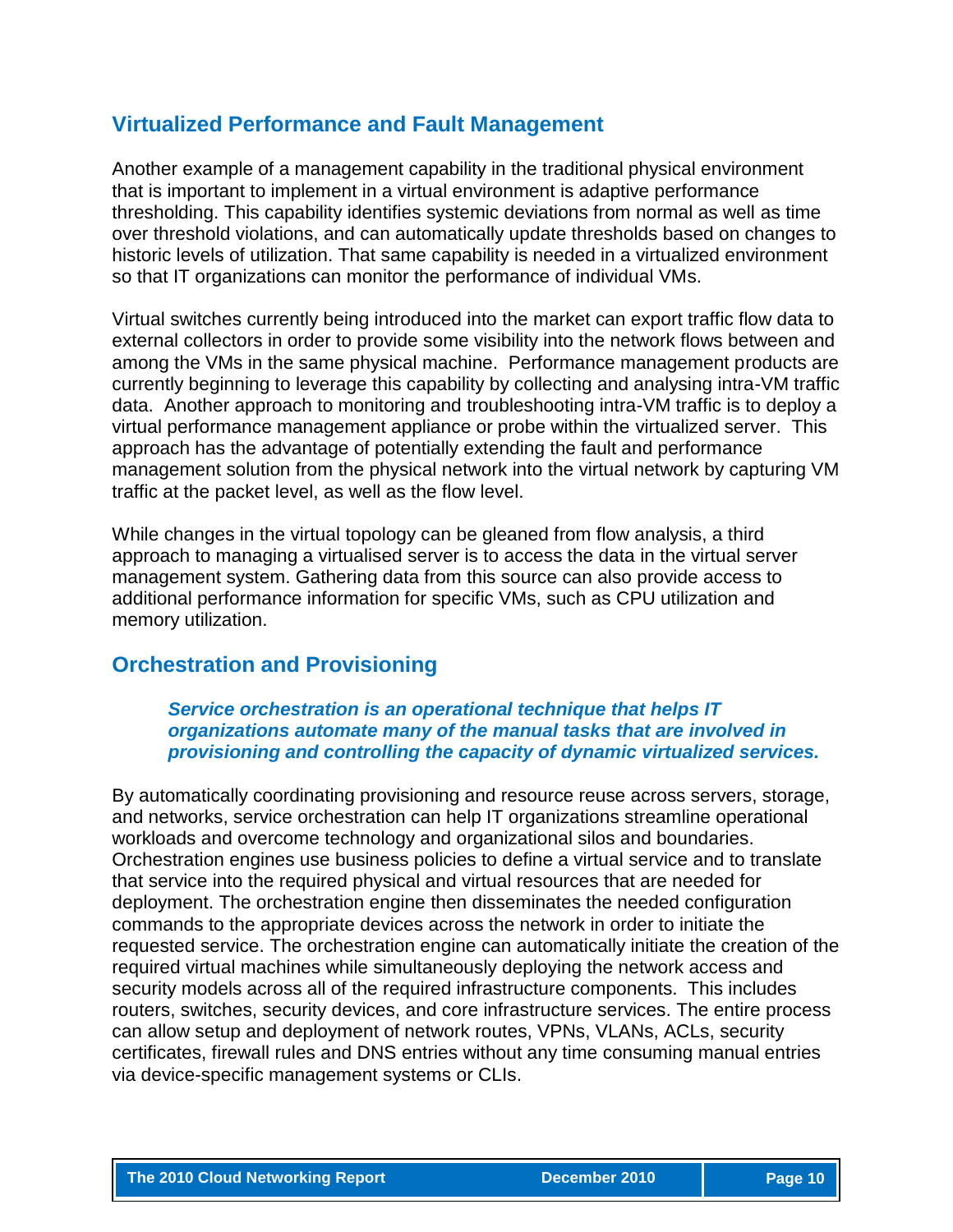Orchestration engines are generally limited in the range of devices with which they can interface due to differences in device and/or vendor management interfaces. Therefore, orchestration solutions mirror to some extent the constraints of virtual data center solutions that result from vendor partnerships among manufacturers of virtual server software, networks, and networked storage. The initial focus of such partnerships has been on promulgating validated network designs and architectures rather than on fully integrated or automated management. The next logical step for such partnerships is to include orchestration capabilities.

Orchestration solutions would benefit greatly from the emergence of an open standard for the exchange of information among the full range of devices that may be used to construct a dynamic virtual data center. In the Cloud Computing arena there are a number of standards under development, including the Open Cloud Computing Interface (OCCI) from the Open Grid Forum. These standards activities may also provide value within the enterprise virtual data center, since the stated scope of the specification is to encompass "all high level functionality required for the life-cycle management of virtual machines (or workloads) running on virtualization technologies (or containers) supporting service elasticity".

IF-MAP is another emerging standard proposed by the Trusted Computing Group and implemented by a number of companies in the security and network industries. It is a publish/subscribe protocol that allows hosts to lookup meta-data and to subscribe to service or host-specific event notifications. IF-MAP can enable auto-discovery and selfassembly (or re-assembly) of the network architecture. As such, IF-MAP has the potential to support automation and dynamic orchestration of not only security systems but also other elements of the virtual data center. For example, IF-MAP could facilitate automation of the processes associated with virtual machine provisioning and deployment by publishing all of the necessary policy and state information to an IF-MAP database that is accessible by all other elements of the extended data center.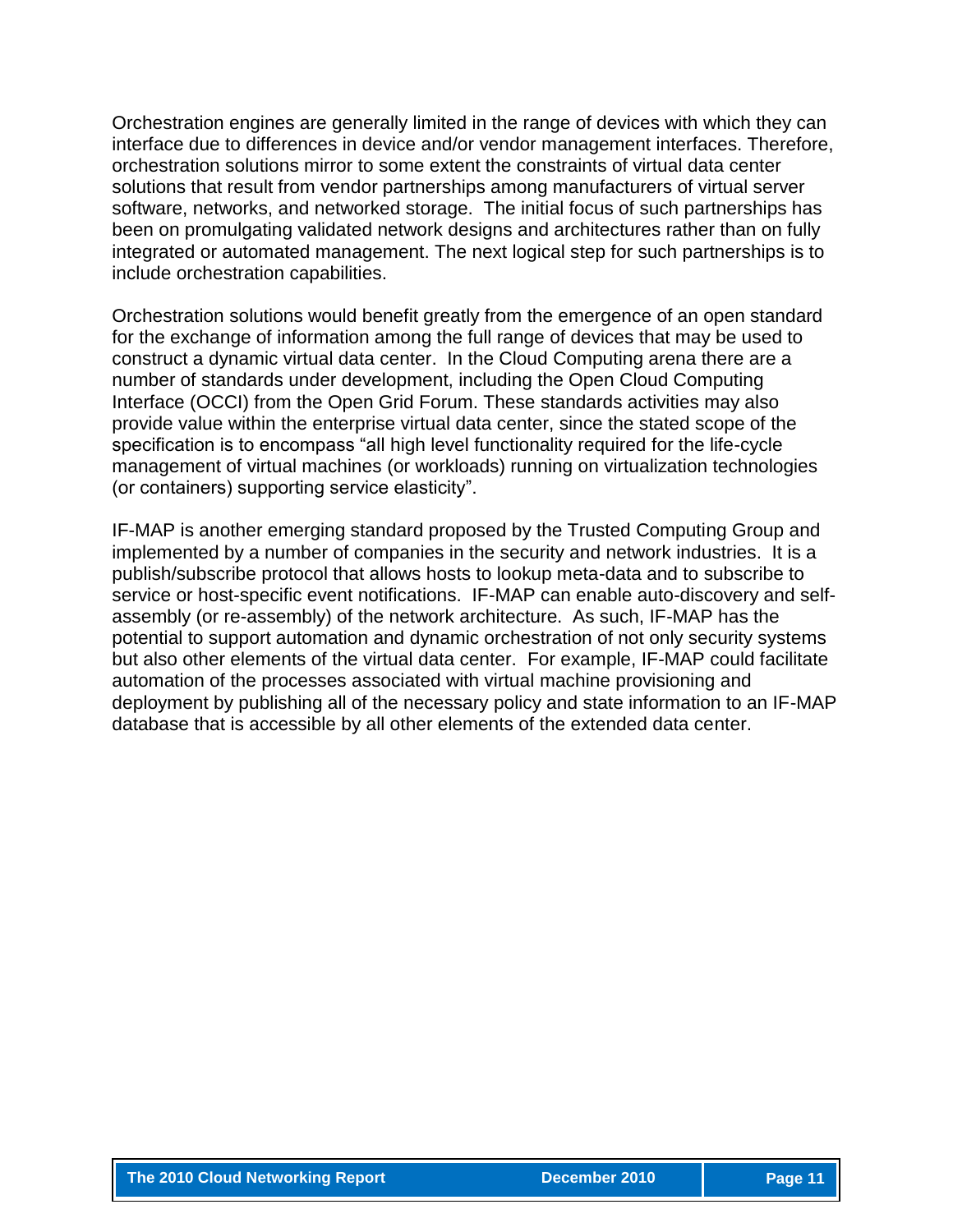# **Summary & Call to Action**

For the foreseeable future IT organizations will increasingly adopt cloud computing. Cloud networking is the LAN, WAN and management functionality that enables IT organizations to support cloud computing. The key characteristics of a cloud network are that a cloud network:

- Has the same goal as cloud computing
- Supports the characteristics of a cloud computing solution
- Does no harm to cloud computing solutions
- Provides solutions that are good enough

#### **Data Center LANs**

The majority of IT organizations have the goal of evolving their data center infrastructure to be one that can dynamically provide each application and network service with the required resources. Because of the complexity and risk associated with achieving that goal, many IT organizations will choose to implement a Greenfield data center and then gracefully cut over to a new data center.

IT organizations that are going to implement a Greenfield data center should:

- Give primary consideration to two-tier designs that avoid the spanning tree protocol and which are based on switch virtualization and MC LAG.
- Consider new servers with multi-core processors that are capable of supporting a large number of VMs, and which incorporate dual 10 GbE LAN connections. For example, with four-processor, 48 core servers, a realistic goal for the number of VMs per server would fall in the range of ten to fifty, depending on the characteristics of the applications.
- Base the data center LAN design on both high-density modular access and core switches that can provide non-blocking support for 40 and 100 GbE when available. If TOR switches are used due to cost or cabling considerations, IT organizations should make sure that the switches can provide 10 GbE server connections and can support the desired over-subscription ratios.
- Acquire switches from a vendor whose product roadmap includes TRILL/SPB as this allows for possible modification of the switch topology.
- Acquire switches from a vendor whose product roadmap includes some form of early EVB/VEPA support during 2011 or early 2012.

In addition, if storage access (i.e., NAS, SAN) over Ethernet is an important consideration, IT organizations should make sure that all the switches have a solid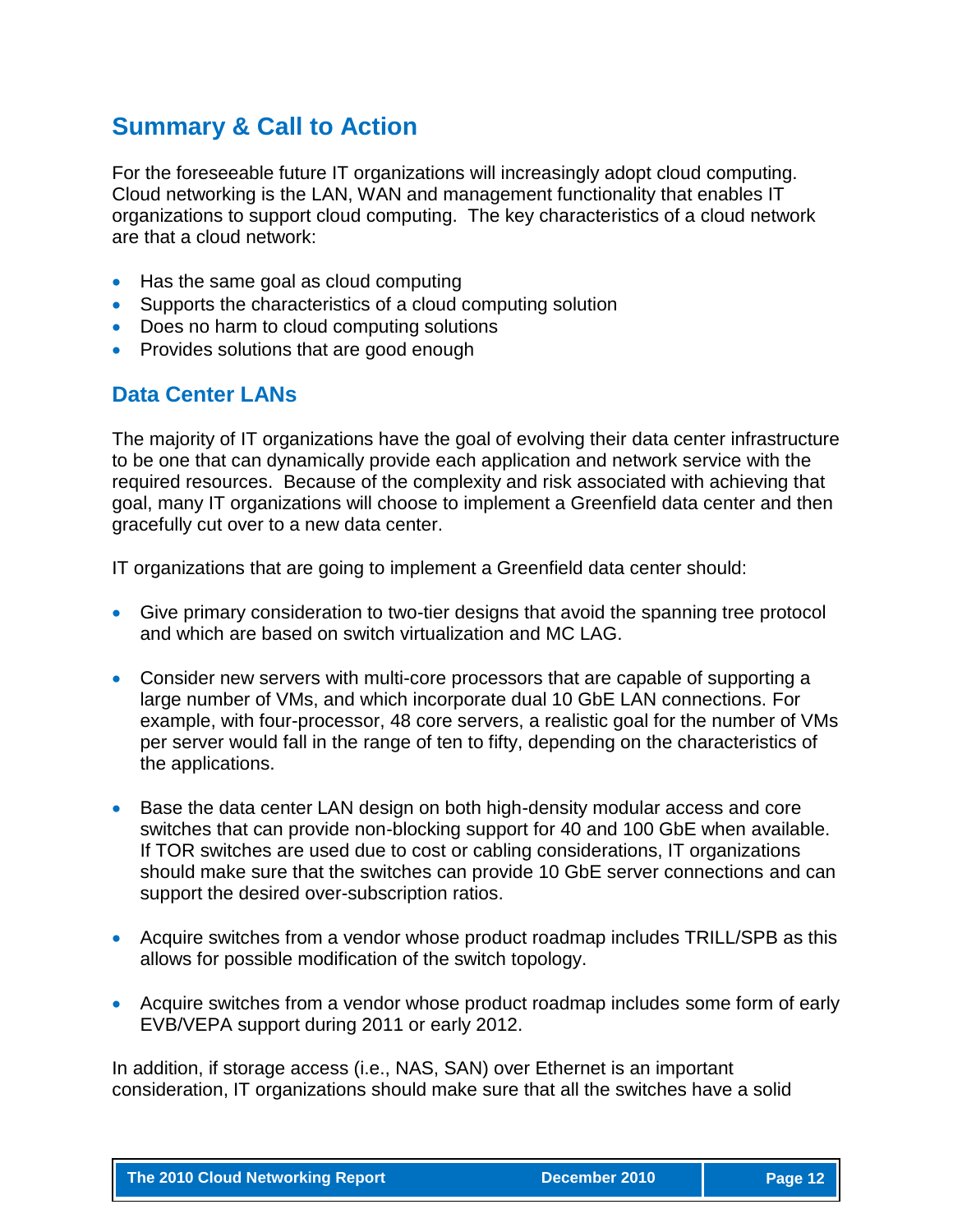roadmap for supporting DCB. DCB will also benefit other applications including real-time video and voice.

IT organizations need to adopt a storage networking strategy. Three possibilities are:

- Continue to deploy Fibre Channel.
- Cap the use of Fibre Channel and implement FCoE. This allows IT organizations to both preserve the investment in Fibre Channel and to migrate to a unified fabric.
- Cap the use of Fibre Channel and deploy 10/40/100 GbE iSCSI in large part because this is a simpler approach to fabric unification.

If IT organizations choose to implement FCoE, they need to determine whether they want to connect their Fibre Channel SANs to the access tier or to the core tier of the network. The trade-off between these approaches is primarily between the benefits of sharing storage across the data center vs. the complexity and the impact of loading the uplinks and the core switches with a mixture of storage and traffic.

### **Wide Area Networking**

Unlike the way things were during the entire twenty-year period that began in the mid to late 1980s, today there is not a fundamentally new generation of WAN technology in development. As such, IT organizations need to maximize their use of the existing WAN technologies and leverage whatever new products and services are developed. With this in mind, IT organizations should:

- Consider the use of VPLS. As is typically the case with WAN services, the viability of using this service vs. traditional services will hinge largely on the relative cost of the services. This will vary by service provider and by geography.
- Implement a dynamic virtual WAN/network virtualization. One of the many positive aspects of this approach to wide area networking is that it can be based on a number of different WAN services; e.g., MPLS as well as cable, DSL, T1/E1 and 4G access to the Internet. In addition, this approach can be deployed at a limited number of sites and expanded incrementally if desired.
- Explore cloud bridging solutions if hybrid cloud solutions are of interest.
- Consider local access to the Internet. The trade-off here is that centralized access to the Internet reduces the complexity of providing security, but this approach increases the amount of traffic on the WAN, and hence the cost of the WAN. This approach also adds to overall network delay.
- Implement WOC functionality both to save on the cost of WAN services and to improve application performance. Alternatives include both hardware and software-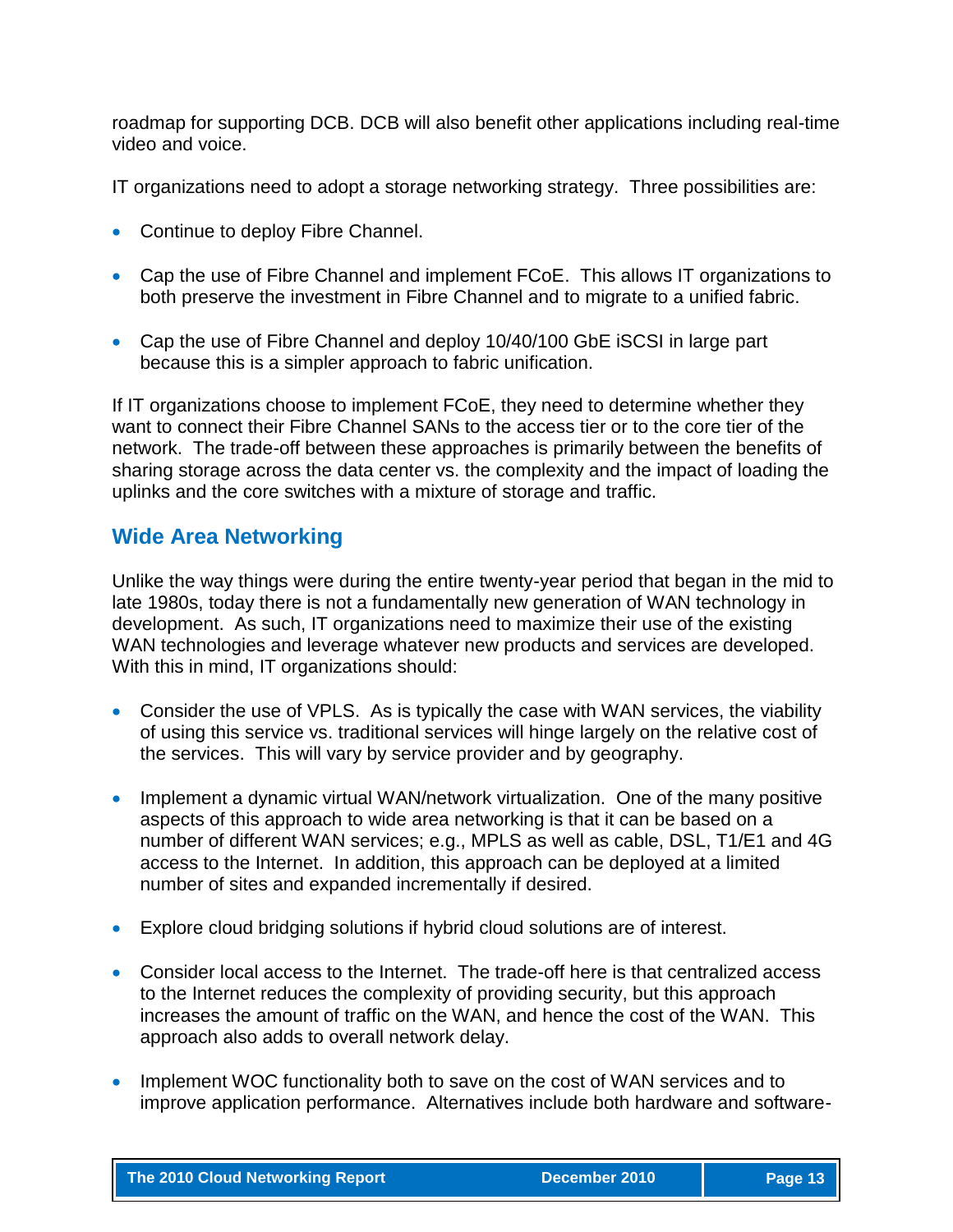based WOCs, whether they are provided by the IT organization itself or by a third party as part of a managed service. Another alternative is to acquire WOC functionality from a SaaS provider.

• Implement ADC functionality both to improve the performance of the data center servers as well as to improve overall application performance. Alternatives include both hardware and software-based ADCs, whether they are provided by the IT organization itself or by a third party as part of a managed service.

#### **Management**

Almost every aspect of cloud computing (e.g., server virtualization, public and private cloud computing solutions) create significant management challenges. To respond to these challenges, IT organizations should:

- Analyze solutions for data center management automation and integration initiatives from the perspective of the organizational domains (e.g., servers, storage, and network) as well as the required expertise and staff development that are required to fully exploit vendor-supported APIs and the associated scripting languages.
- Evaluate the viability of implementing a route analytics solution to obtain visibility, analysis, and diagnosis capabilities of the issues that occur at the routing layer in complex, meshed networks, such as those found in public and hybrid cloud computing solutions.
- Increase their focus on managing services vs. focusing on managing individual technology domains.
- Work with the team responsible for data center LANs to determine the best way to get visibility into the traffic that goes between VMs on a given server.
- Implement the ability to perform standard management functions  $(e.g.,)$ troubleshooting, baselining) on a per-VM basis.
- Analyze the offerings of cloud computing service providers to determine if they provide APIs that can be leveraged to better manage public and hybrid cloud computing solutions.
- Implement a dynamic, highly scalable and integrated DNS/DHCP/IPAM solution, which is also well integrated with the virtual server management system.
- Evaluate service orchestration solutions relative to their ability to automate many of the manual tasks that are involved in provisioning and controlling the capacity of dynamic virtualized services.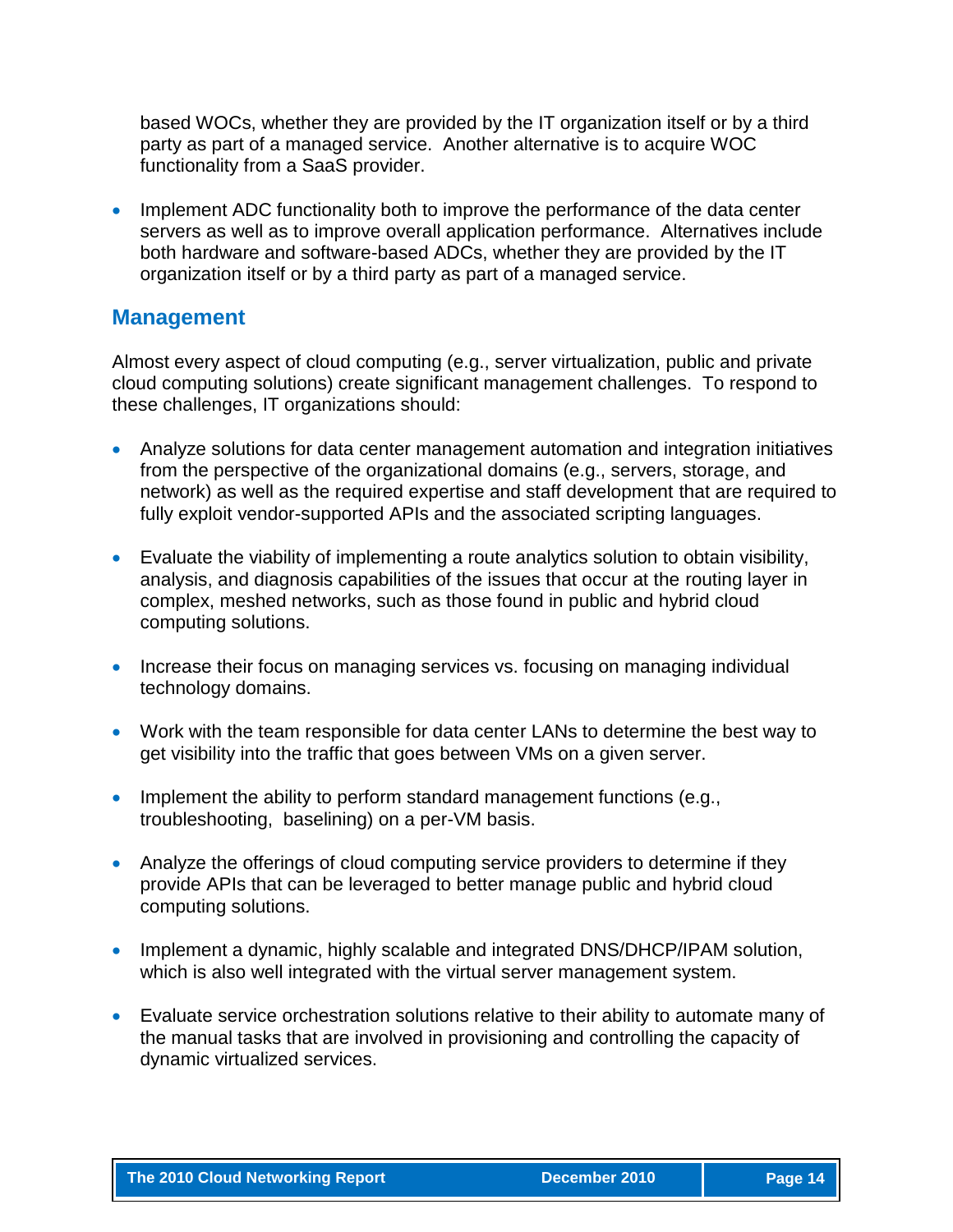# **About the Webtorials® Editorial/Analyst Division**

The Webtorials**®** Editorial/Analyst Division, a joint venture of industry veterans Steven Taylor and Jim Metzler, is devoted to performing in-depth analysis and research in focused areas such as Metro Ethernet and MPLS, as well as in areas that cross the traditional functional boundaries of IT, such as Unified Communications and Application Delivery. The Editorial/Analyst Division's focus is on providing actionable insight through custom research with a forward looking viewpoint. Through reports that examine industry dynamics from both a demand and a supply perspective, the firm educates the marketplace both on emerging trends and the role that IT products, services and processes play in responding to those trends.

For more information and for additional Webtorials**®** Editorial/Analyst Division products, please contact Jim Metzler at  $\lim_{m \to \infty}$  webtorials.com or Steven Taylor at [taylor@webtorials.com.](mailto:taylor@webtorials.com)

#### **Professional Opinions Disclaimer**

All information presented and opinions expressed in this publication represent the current opinions of the author(s) based on professional judgment and best available information at the time of the presentation. Consequently, the information is subject to change, and no liability for advice presented is assumed. Ultimate responsibility for choice of appropriate solutions remains with the reader.

#### **Division Cofounders:**

**Published by Webtorials**

**Division**

**Editorial/Analyst** 

www.Webtorias.com

Jim Metzler *jim@webtorials.com* Steven Taylor *taylor@webtorials.com*

# **Copyright © 2010, Webtorials**

For editorial and sponsorship information, contact Jim Metzler or Steven Taylor. The Webtorials Editorial/Analyst Division is an analyst and consulting joint venture of Steven Taylor and Jim Metzler.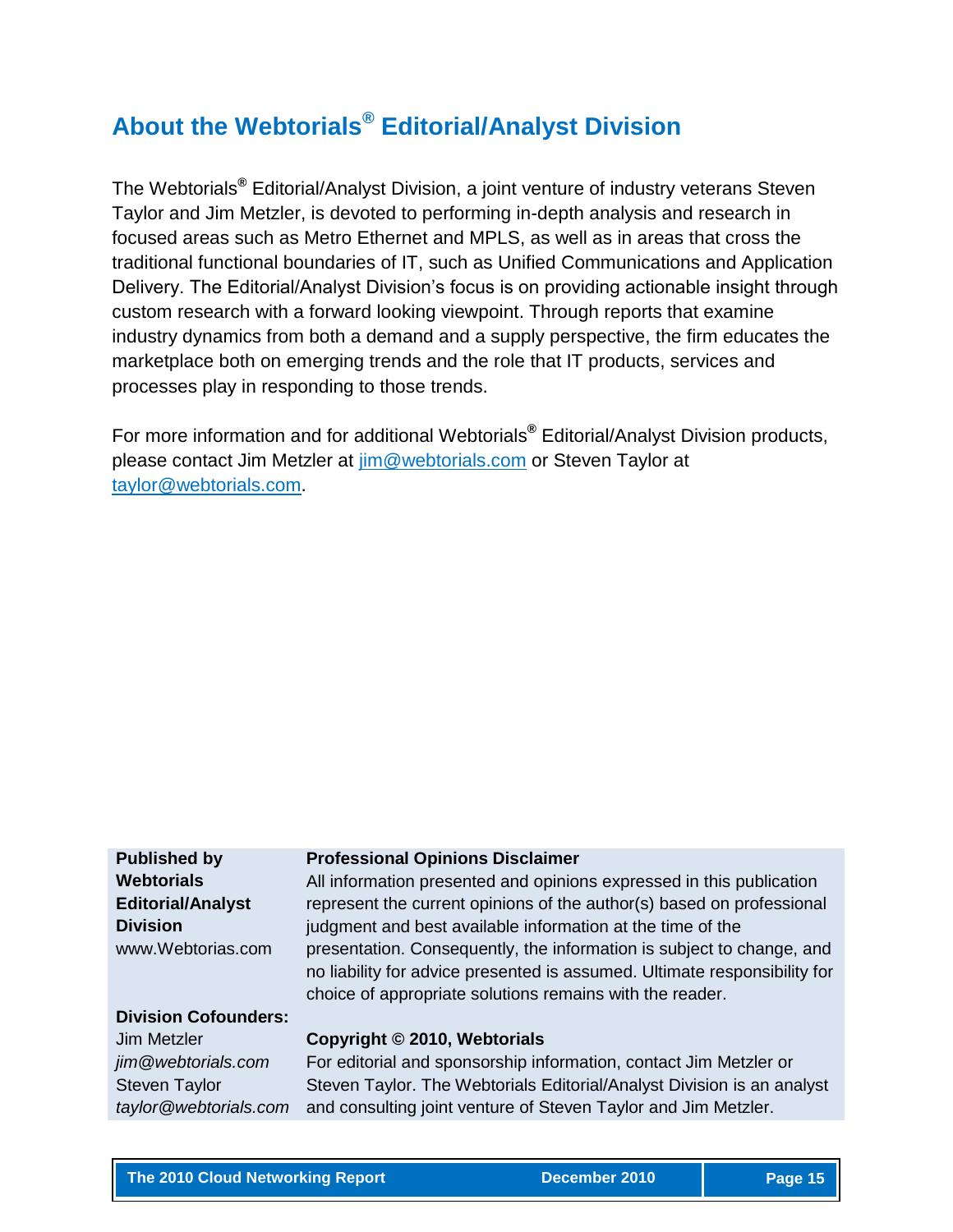# **Packet Design Solutions:**

Packet Design's IP routing and traffic analysis solutions empower network management best practices in the world's largest and most critical enterprise, Service Provider and Government OSPF, IS-IS, BGP, EIGRP and RFC2547bis MPLS VPN networks, enabling network managers to maximize network assets, streamline network operations, and increase application and service up-time.

# Packet Design

# **Route Explorer: Industry-Leading Route Analytics Solution Optimize IP Networks with Route Explorer**

- Gain visibility into the root cause of a signification percentage of application performance problems.
- Prevent costly misconfigurations
- Ensure network resiliency
- Increase IT's accuracy, confidence and responsiveness
- Speed troubleshooting of the hardest IP problems
- Empower routing operations best practices
- Complement change control processes with real-time validation of routing behavior
- Regain network visibility across outsourced MPLS VPN WANs

# **Deployed in the world's largest IP networks**

400+ of the world's largest enterprises, service providers, government and military agencies and educational institutions use Packet Design's route analytics technology to optimize their IP networks.

# **Overview of Route Explorer**

Route Explorer works by passively monitoring the routing protocol exchanges (e.g. OSPF, EIGRP, IS-IS, BGP, RFC2547bis MPLS VPNs) between routers on the network, then computing a real-time, network wide topology that can be visualized, analyzed and serve as the basis for actionable alerts and reports. This approach provides the most accurate, real-time view of how the network is directing traffic, even across MPLS VPNs. Unstable routes and other anomalies – undetectable by SNMP-based management tools because they are not device-specific problems – are immediately visible. As the network-wide topology is monitored and updated, Route Explorer records every routing event in a local data store. An animated historical playback feature lets the operator diagnose inconsistent and hard-to-detect problems by "rewinding" the network to a previous point in time. Histograms displaying past routing activity allow the network engineer to quickly go back to the time when a specific problem occurred, while letting them step through individual routing events to discover the root cause of the problem. Engineers can model failure scenarios and routing metric changes on the as-running network topology. Traps and alerts allow integration with existing network management solutions. Route Explorer appears to the network simply as another router, though it forwards no traffic and is neither a bottleneck or failure point. Since it works by monitoring the routing control plane, it does not poll any devices and adds no overhead to the network. A single appliance can support any size IP network, no matter how large or highly subdivided into separate areas.

# **Traffic Explorer: Network-Wide, Integrated Traffic and Route Analysis and Modeling Solution**

#### **Optimize IP Networks with Traffic Explorer**

- Monitor critical traffic dynamics across all IP network links
- Operational planning and modeling based on real-time, network-wide routing and traffic intelligence
- IGP and BGP-aware peering and transit analysis
- MPLS VPN service network traffic analysis
- Network-wide and site to site traffic analysis for enterprise networks utilizing MPLS VPN WANs
- Visualize impact of routing failures/changes on traffic
- Departmental traffic usage and accounting
- Network-wide capacity planning
- Enhance change control processes with real-time validation of routing and traffic behavior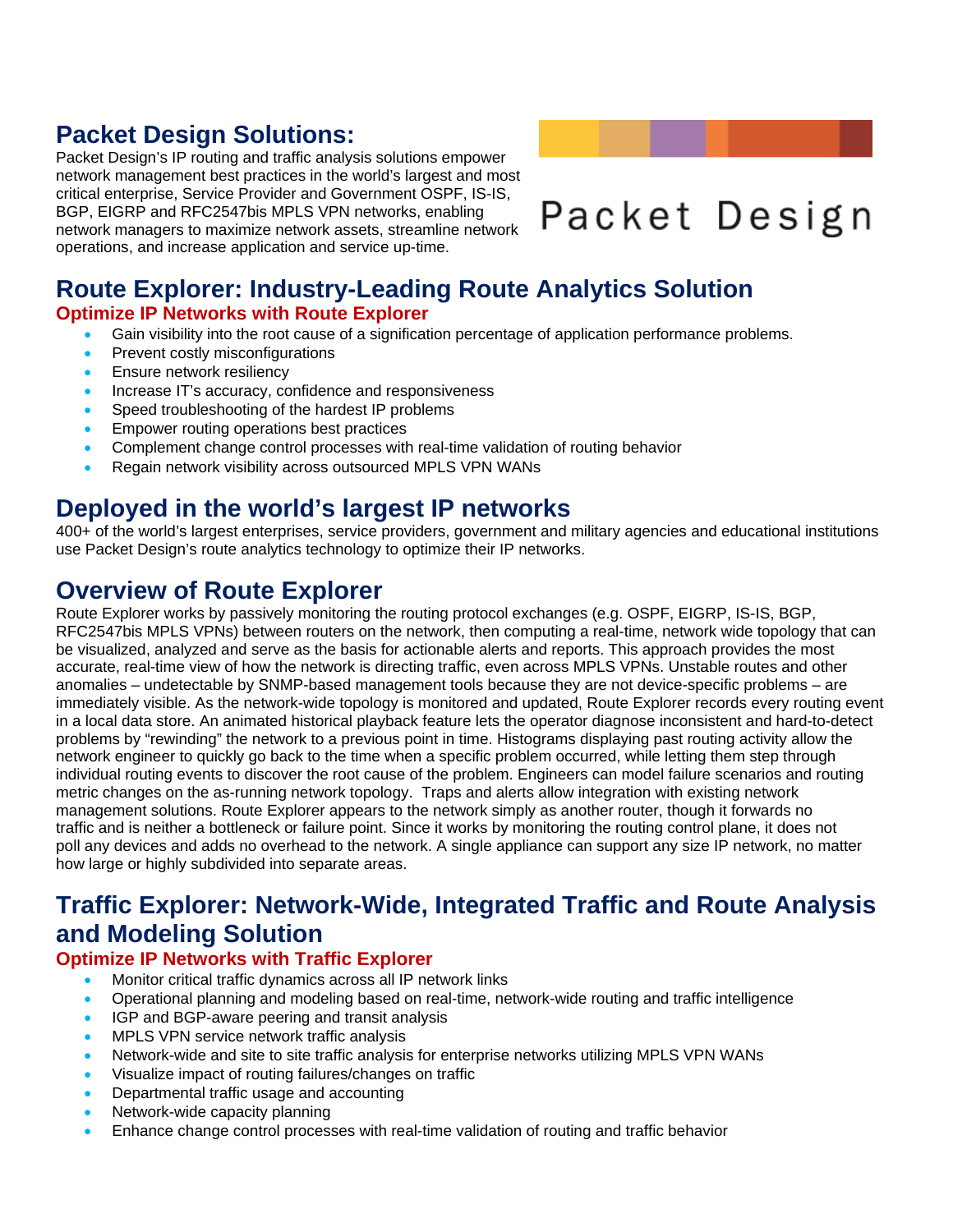# **Traffic Explorer Architecture:**

Traffic Explorer consists of three components:

- **Flow Recorders:** Collect Netflow information gathered from key traffic source points and summarize traffic flows based on routable network addresses received from Route Explorer
- **Flow Analyzer:** Aggregates summarized flow information from Flow Recorders, and calculates traffic distribution and link utilization across all routes and links on the network. Stores replayable traffic history
- **Modeling Engine:** Provides a full suite of monitoring, alerting, analysis, and modeling capabilities

# **Traffic Explorer Applications**

**Forensic Troubleshooting:** Traffic Explorer improves application delivery by speeding troubleshooting with a complete routing and traffic forensic history.

**Strengthened Change Management:** Traffic Explorer greatly increases the accuracy of change management Processes by allowing engineers to model planned changes and see how the entire network's behavior will change, such as if there will be any congestion arising at any Class of Service.

**Network-Wide Capacity Planning:** Using its recorded, highly accurate history of actual routing and traffic changes over time, Traffic Explorer allows engineers to easily perform utilization trending on a variety of bases, such as per link, CoS, or VPN customer. Traffic Explorer ensures application performance and optimizes capital spending by increasing the accuracy of network planning.

**Disaster Recovery Planning:** Traffic Explorer can simulate link failure scenarios and analyze continuity of secondary routes and utilization of secondary and network-wide links.

# **Overview of Traffic Explorer**

Traffic Explorer is the first solution to combine real-time, integrated routing and traffic monitoring and analysis, with "whatif" modeling capabilities. Unlike previous traffic analysis tools that only provide localized, link by link traffic visibility, Traffic Explorer's knowledge of IP routing enables visibility into network-wide routing and traffic behavior. Powerful "what-if" modeling capabilities empower network managers with new options for optimizing network service delivery. Traffic Explorer delivers the industry's only integrated analysis of network-wide routing and traffic dynamics. Standard reports and threshold-based alerts help engineers track significant routing and utilization changes in the network. An interactive topology map and deep, drill-down tabular views allow engineers to quickly perform root cause analysis of important network changes, including the routed path for any flow, network-wide traffic impact of any routing changes or failures, and the number of flows and hops affected. This information helps operators prioritize their response to those situations with the greatest impact on services. Traffic Explorer provides extensive "what-if" planning features to enhance ongoing network operations best practices. Traffic Explorer lets engineers model changes on the "as running" network, using the actual routed topology and traffic loads. Engineers can simulate a broad range of changes, such as adding or failing routers, interfaces and peerings; moving or changing prefixes; and adjusting IGP metrics, BGP policy configurations, link capacities or traffic loads. Simulating the affect of these changes on the actual network results in faster, more accurate network operations and optimal use of existing assets, leading to reduced capital and operational costs and enhance service delivery.

For more information, contact Packet Design at:

Web: [http://www.packetdesign.com](http://www.packetdesign.com/) Email: [info@packetdesign.com](mailto:info@packetdesign.com) Phone: +1 408-490-1000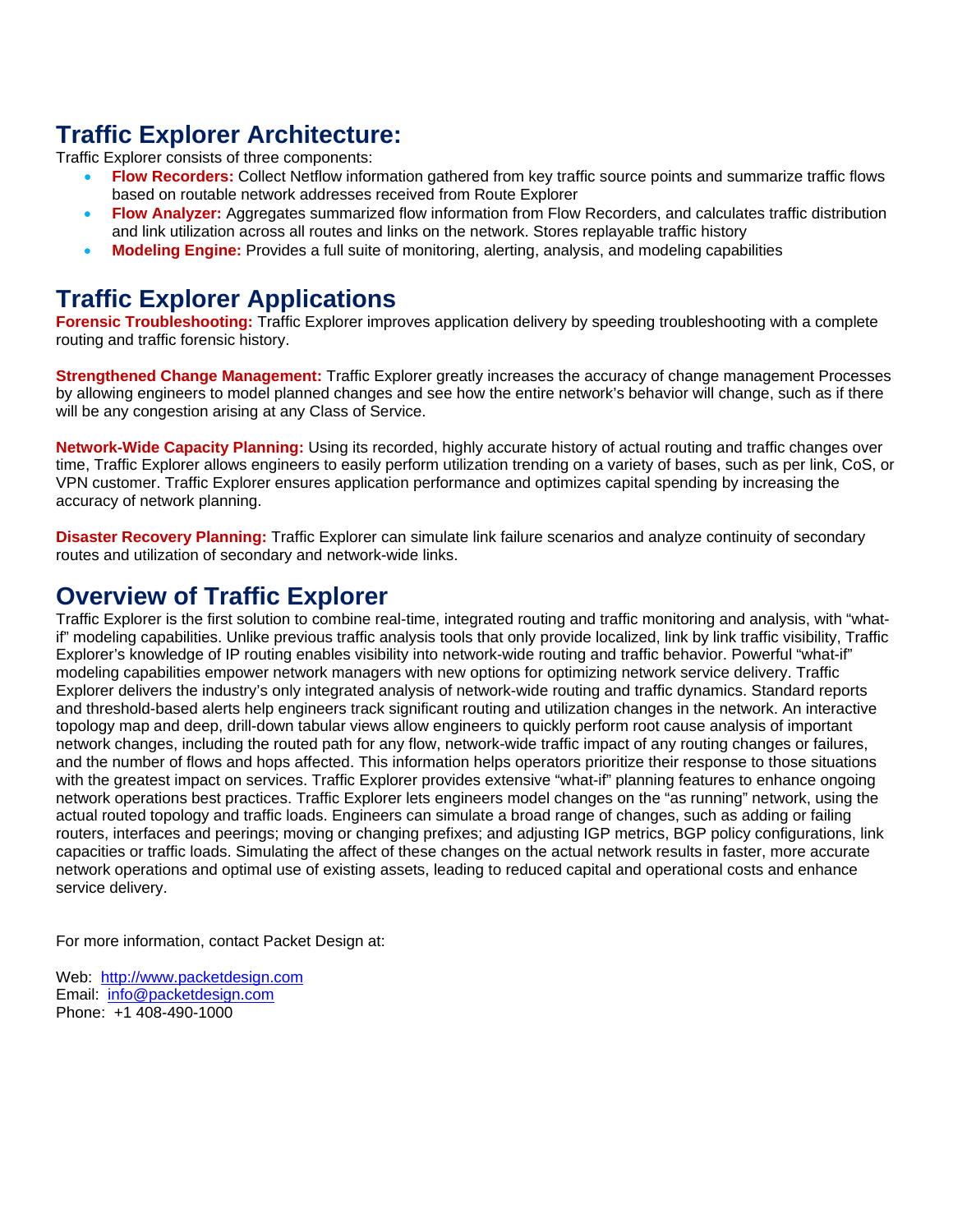# Managing End-user Experience, Application Performance Across The Cloud Infrastructure

#### **Overview**

The fundamental challenge of any IT organization today is aligning its technology with the business goals. In order to achieve alignment, IT organizations need to have visibility into how the performance and changes in the infrastructure impact application and business service delivery. With the emergence of Cloud Computing, this actionable insight is even more important to bridging the gap between business goals, customer experience and IT technology.

While Cloud Computing is a significant technology turn that impact how future business services will be delivered to the enterprise, there are a number of challenges to overcome, before broad adoption in the enterprise. One of the characteristics of Cloud Computing is the ability to provision services on demand, and the flexibility to increase capacity on demand. This means a very dynamic environment with changes taking place. While change management is not a new concept within IT, dealing with the nature and volume of change are new.

As stated in the Cloud Networking Report, the key challenges created for the network to support Cloud Computing include:

- • Manual network re-configuration to support Virtual Machine (VM) migration
- • Maintaining the performance and controlling the cost of the wide area network (WAN)
- • Services supported by a virtual and dynamic infrastructure

Each of these challenges creates potential application performance issues impacting the end users and the business. While IT organizations are faced with managing these issues, they still have to deliver consistent application and business services.

Best practices for managing change includes:

- Establishing what is normal so one can easily tell whether there is a change
- • Measuring and identifying the impact of infrastructure changes on application performance and end user experience

If there are indeed performance issues, the support teams needs to:

- • Identify performance degradation incidents
- • Determine the root cause of degradation
- Resolve the problem



# Actionable Intelligence is Key

As the report had identified, the task of moving a VM is simple in a virtual server management system. The challenge is in making sure the VM's network configuration state is also transferred. A best practice in managing change is to ensure end users are minimally impacted includes establishing a baseline of expected normal performance of the applications. When changes to the VM or network configurations are made in error, the support team can be alerted to the deviation in performance before the phone rings at the helpdesk.

When performance degradation occurs, the support team needs to be able to assess and identify the user, locations and maybe even impact to the business. Cloud Services, which could be a single application or group of applications, are supported by a virtual and dynamic infrastructure that can expand and move to accommodate changing business capacity. It is even more important to establish performance baseline so that the impact of the changes to the underlying infrastructure can be properly managed to maintain service levels.

Since one of the characteristics of Cloud Computing is the centralization of resources, it will drive more traffic over the WAN and have an impact on performance and cost. Having visibility of the WAN traffic and application performance, in relationship to the remotes sites supported provides the intelligence to make informed decisions about whether additional bandwidth is required to maintain the prior levels of end user experience.